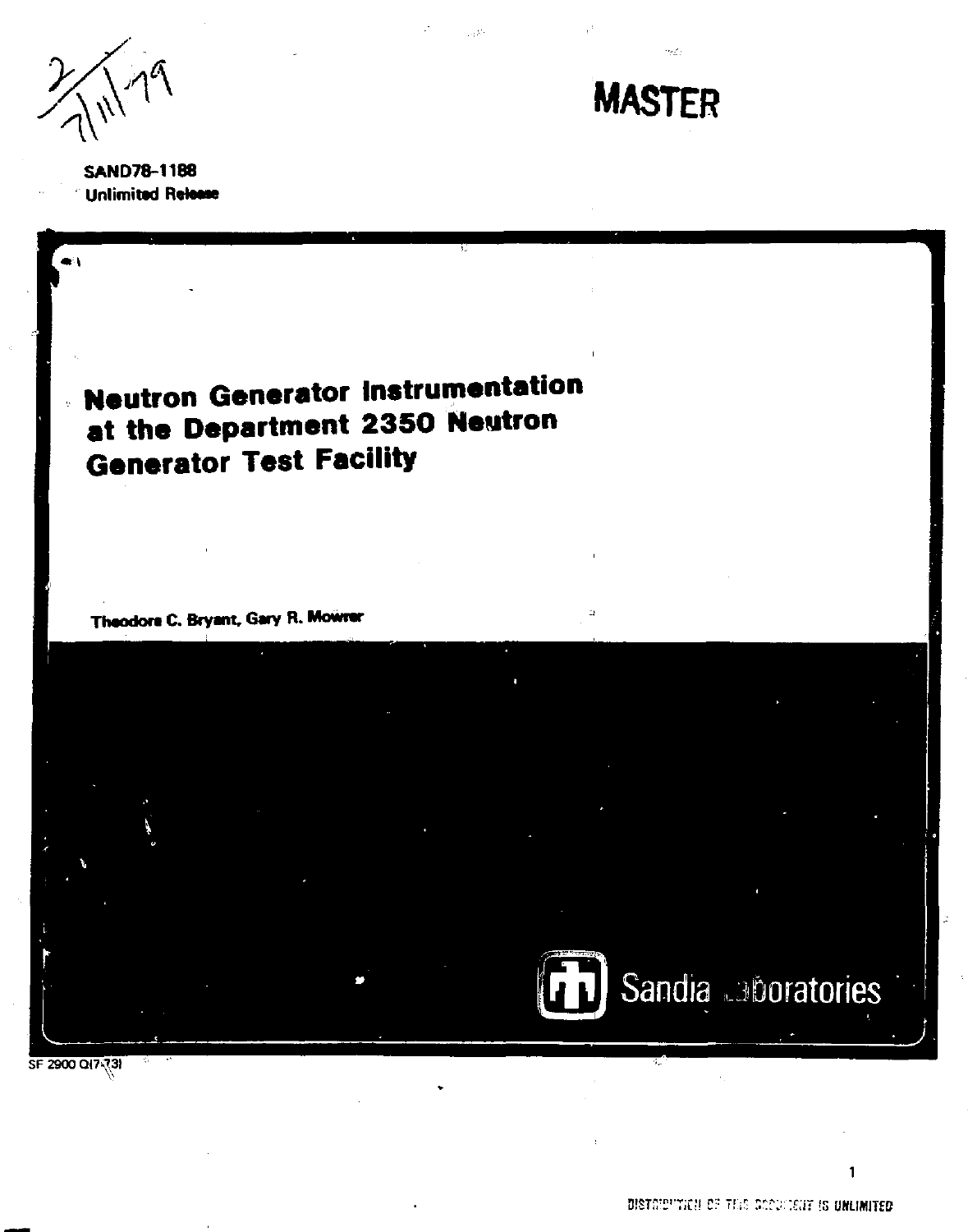# WASTER

#### **SAND78-1188 Distribution Category UC-37**

**Printed June 1979** 

### **NEUTRON GENERATOR INSTRUMENTATION AT THE DEPARTMENT 2350 NEUTRON GENERATOR TEST FACILITY**

**Theodore C. Bryant Gary R. Mowrer Generator Development Division Sandia Laboratories Albuquerque, New Mexico 87185** 

#### **ABSTRACT**

**The computer and waveform digitizing capability at the test facility has allowed several changes 1n the techniques used to test neutron generators. These changes Include methods used to calibrate the Instrumentation and changes 1n the operation of the test facility. These changes have Increased the efficiency of the test facility as well as Increasing both timing and amplitude accuracy of neutron generator waveforms.** 



state of the  $\sim$ 

 $\sim$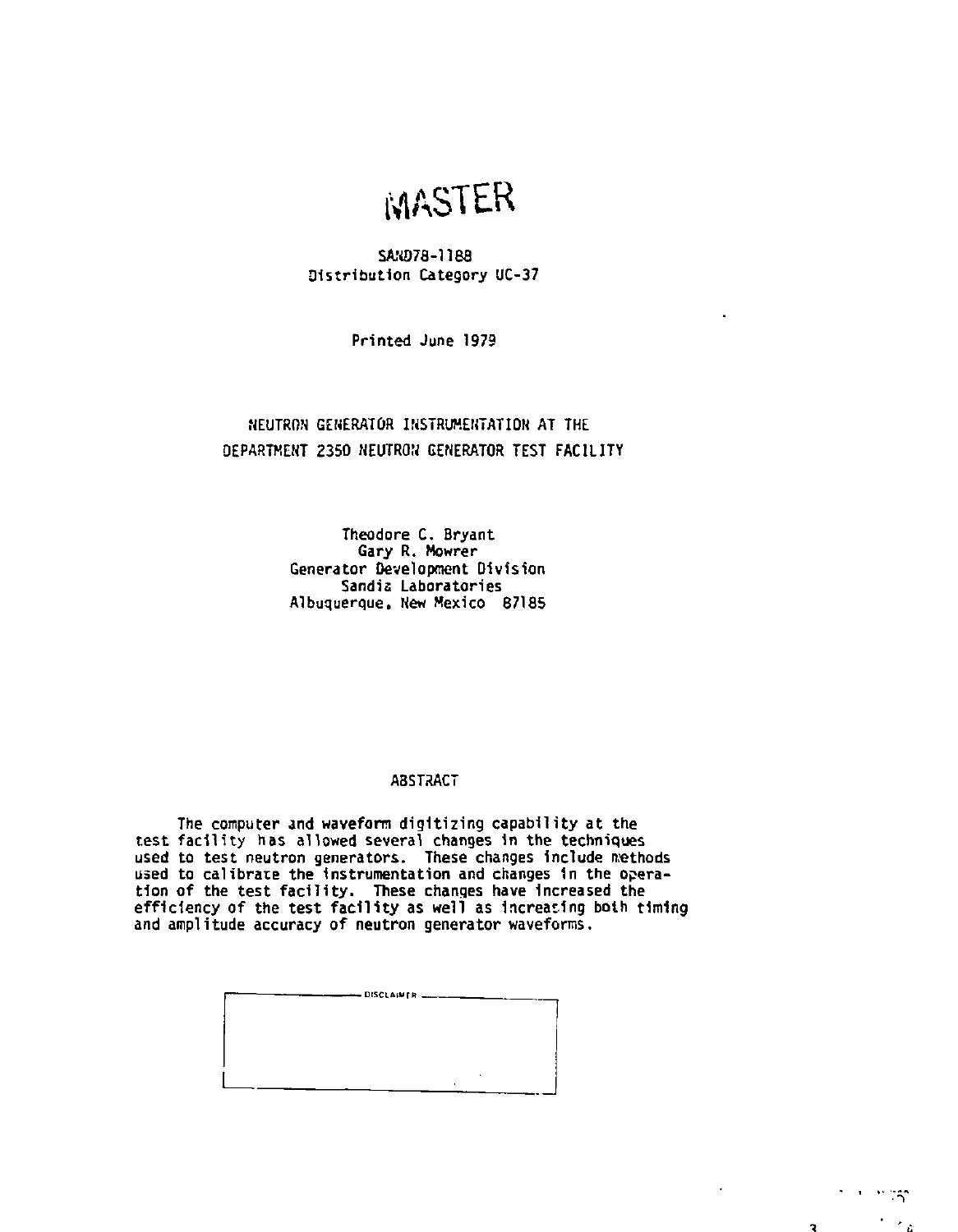## TABLE OF CONTENTS

|                |                                  | Page                     |
|----------------|----------------------------------|--------------------------|
| $\mathbb{Z}$ . |                                  | - 6                      |
| H.             |                                  | 6                        |
| III.           |                                  | $\overline{\phantom{a}}$ |
| IY.            | Neutron Measurement Calibration. | 9                        |
| V.             |                                  | ٩                        |
| YI.            |                                  | 14                       |
| VII.           | System Verification.             | 16                       |
| VIII.          |                                  | 17                       |
| IX.            |                                  | 1B.                      |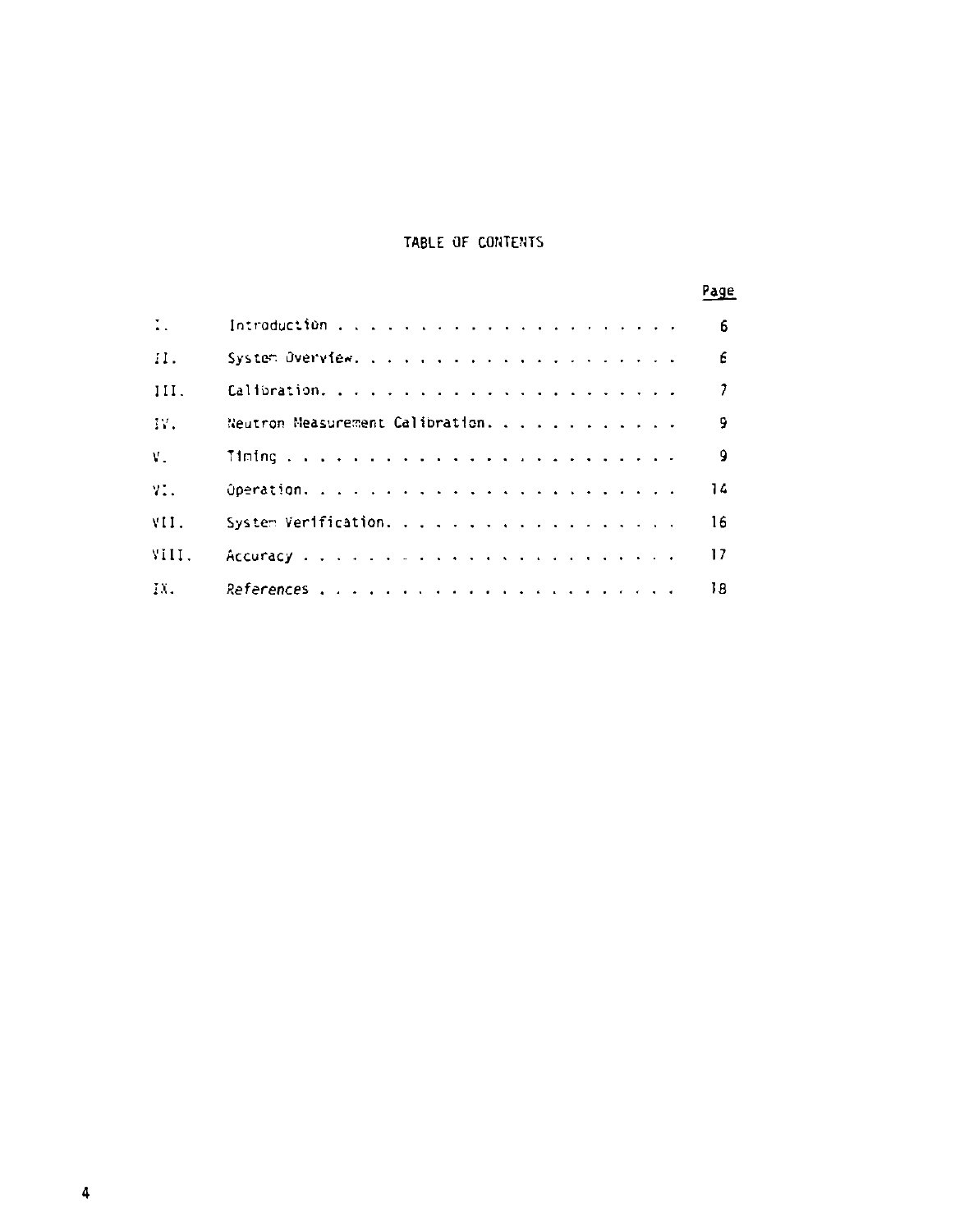## **LIST OF ILLUSTRATIONS**

| Figure No. |                                                                                           | Page |
|------------|-------------------------------------------------------------------------------------------|------|
| 1          |                                                                                           | - 6  |
| 2          |                                                                                           | - 8  |
| 3          | Typical Setup Timing Block Diagram. 10                                                    |      |
| 4          | Detonator Current and Bridgewire Burst Waveform 11                                        |      |
| 5          | FS Trig and FS Delay Time Interval Meters 11                                              |      |
| 6          | Simplified TCORR Block Diagram. 12                                                        |      |
| 7          |                                                                                           |      |
| 8          | Digitizer Hardware Block Diagram. 14                                                      |      |
| 9          | Transformer Assembly $\cdots$ , $\cdots$ , $\cdots$ , $\cdots$ , $\cdots$ , $\cdots$ , 15 |      |
| Table I    | Comparison Between Calibrator Output and<br>Digitized Waveforms 16                        |      |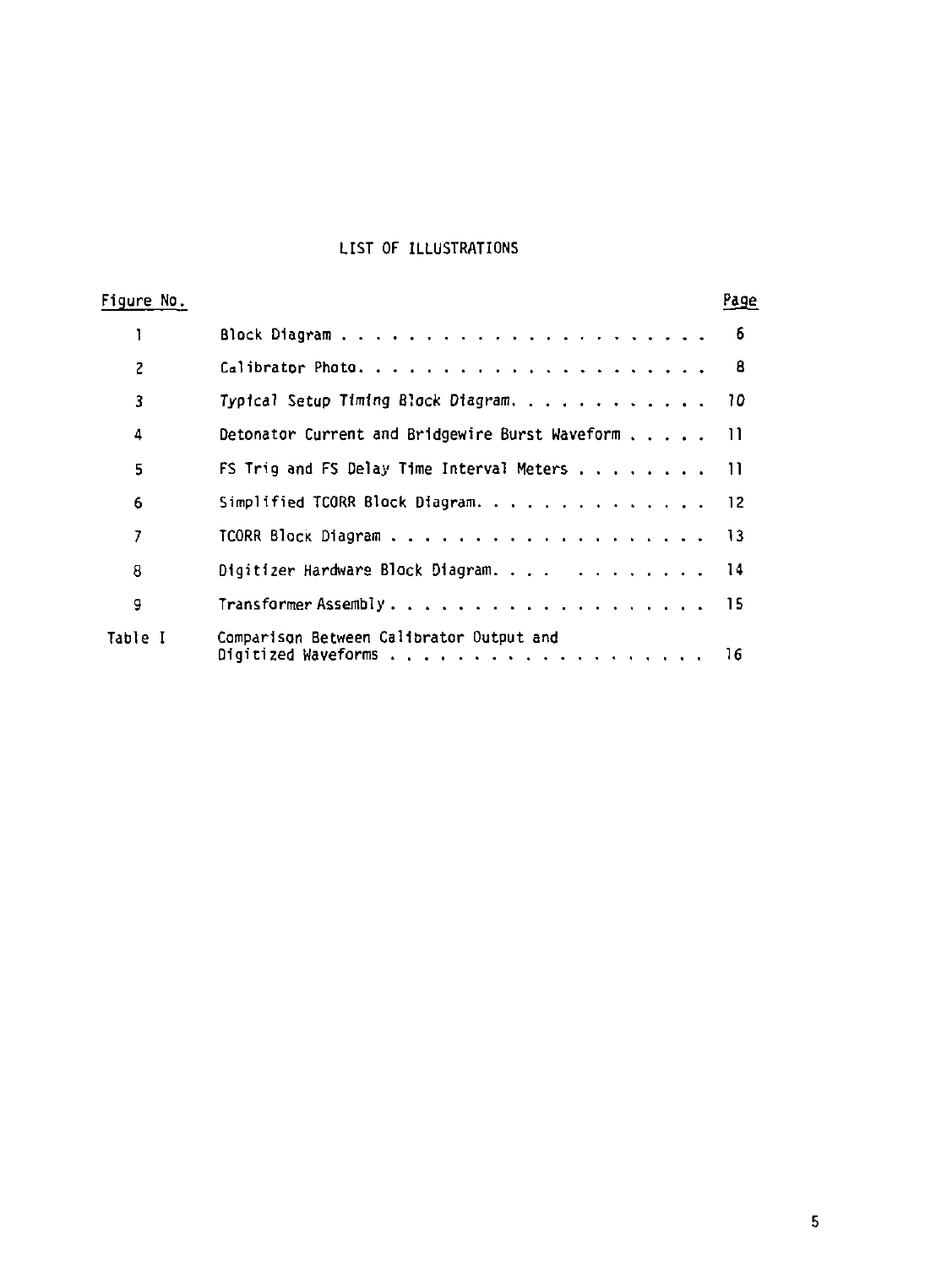#### I. INTRODUCTION

The digitizing of neutron generator waveforms has led to Increased computer control of the test facility wnich has caused changes in the techniques and Instrumentation used to test neutron generators. Digitized waveforms are now the primary method of recording data from the testing of neutron generators. Oscilloscopes are used to back up the digitizing system when testing explosively activated neutron generators and for Immediate access to tne data after the test. Oscilloscopes are not used In the testing of electronic neutron generators.

To fjlly utilize the computer, *major* changes 1n the methods used to determine timing of the various neutron generator waveforms and to calibrate the digitizers have been Implemented. Since these changes affect tne data used by neutron generators engineers, it is essential that the test facility instrumentation as it now exists be fully documented. The basic digitizing system will not be covered here since it is described in .<br>other documentation.<sup>{1,2}</sup>

#### II. I.YSTEH OVERVIEW



Figure 1 is a block diagram of the new method of instrumentation.

Figure *\.* Block Diagram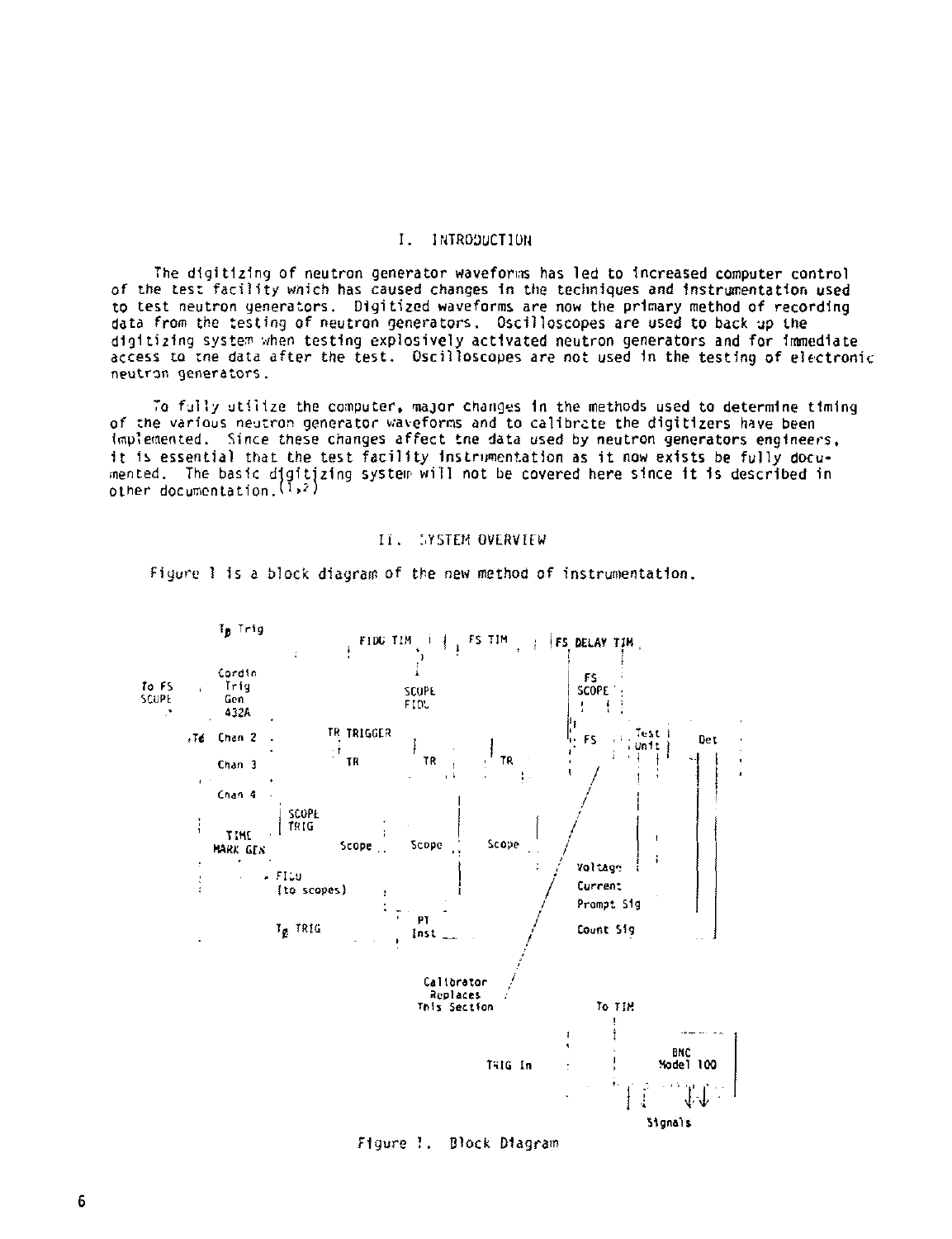**A major change to the system 1s that the brldgewlre burst (BWB) waveform 1s not used for triggering with the new system, although BWB 1s still the timing reference.**  This change means that the initial trigger  $(T_A)$  and BWB are not aligned in time.

**A calibrated multichannel signal generator called "the calibrator," 1s used to simulate the waveforms from the neutron generator to be tested. This signal generator is calibrated by Sandia Standards, and various channels are used to provide waveforms similar to the waveforms from any explosive or electronic neutron generator.** 

**A Cordin Model 432 delay generator is used to trigger the oscilloscopes, transient recorders, PT Instruments, and the firing set (explosive neutron generators) or trigger signal (electronic neutron generators).** 

**Timing corrections (TCORR) for non-real differences between trigger and signal arrivals at the transient recorders are calculated by the computer using an Interfaced Eldorado Model 796 time Interval counter. The TCORR for each transient recorder, along with the time interval between the Input trigger to the firing set and the neutron generator detonator bridgewlre burst or trigger are used to calculate the actual time of the digitized waveforms.** 

**Trigger levels throuahout the system have dropped from 300 V to 28 V or less. A new firing set (U8331) was purchased from Monsanto Research Corporation to provide consistency among Monsanto, General Hectric Company Neutron Devices Department, and Sandia Laboratories. This firing set is compatible with the lower trigger levels now in use.** 

**Details of the calibrator and timing, as well as some evaluation of the system, are given in the following sections of this report.** 

#### **III. CALIBRATION**

Two methods are used for calibration of the transient recorders. A dc calibrator<br>applies a known voltage to the transient recorder input.<sup>(3)</sup> This dc input is digitized and a calibration factor calculated by the BASIC program. This method 1s used to eliminate the effects of any drift of the transient recorder circuitry and is done before each operation of the transient recorder. In addition to this method, before each neutron generator test, a set of waveforms which simulate the neutron generator to be tes-ed are generated by the calibrator, which is physically located in place of the neutron generator. The BASIC program checks the digitized amplitude of each waveform and calculates a calibration factor for each transient recorder based on the known amplitude of the signal at the calibrator and the amplitude of the digitized waveform. The trailing slope of the flat-topped waveform from the calibrator may also be used to check the Input amplifier crossover of the Blomatlon Model 8100. The calibrator 1s calibrated and certified by the Sandia Standards Department.

There 1s a BASIC program used to check the transient recorders on an occasional basis. It uses a 1 MHz sine wave input and checks for the fit of the digitized waveform to a 1 MHz sine wave.

Figure 2 is a photograph of the calibrator, connected to the transformer board. The calibrator consists of modified Berkley Nucleonics Corporation signal generators and an unmodified delay generator. The calibrator is arbitrarily called the BNC Model 100 and provides 10 channels of pulse output delayed in increments of 0.1  $\mu$ s.

A BNC Model 7020 1s used to generate the required delay; two Model 8016-4s provide four positive 50 V pulses; two Model 8016-5s provide four positive or negative switchselectable 50 V pulses; and a Model 8016-6 provides two positive or negative 5 or 10 V pulses. These units are mounted in a Model TB-4 chassis which also provides power.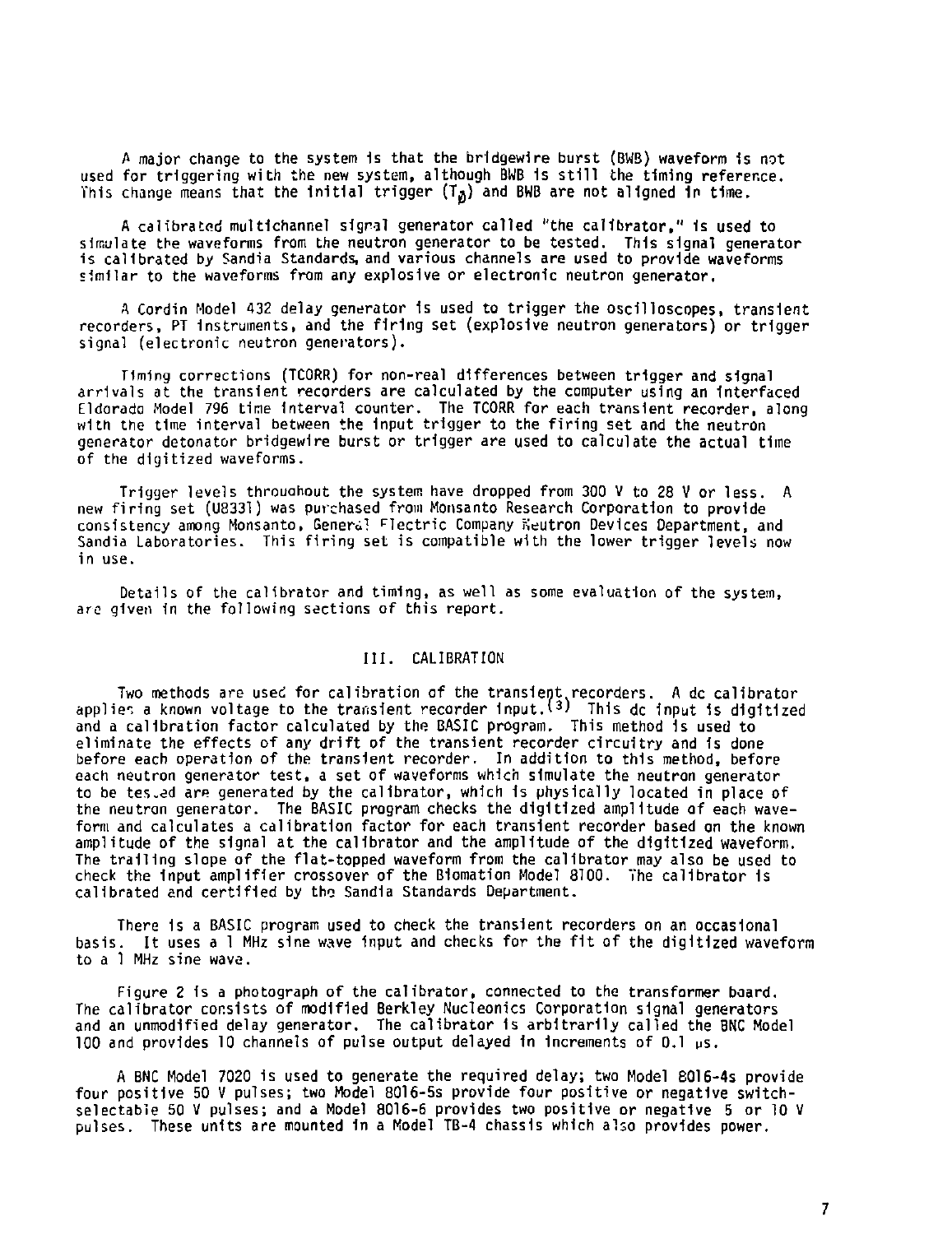

Figure 2. Calibrator

The 50 V channels were modified at the factory by clamping the outputs with zener diodes to improve reproducibility. The calibrator was further modified at the test facility by putting 50 a resistors in series with the 50 V outputs to provide shortcircuit outputs of approximately 1 A.

Before each explosive neutron generator test series, all instrumentation is calibrated and TCORR determined for digitized data by using the calibrator. With al l instrumentation connected, a set of waveforms with known amplitudes 1s generated by the calibrator (i.e. , currents through current transformers, 10 V for the p1ck-up plate (PUP) measurement, and a durmny neutron waveform). Each TR determines the apparent time delay of its signal and then corrects this time by the interfaced time Interval counter reading. This produces a TCORR for each TR.

At the same time, each TR digitizes and measures the amplitude of its waveform. Sandia Standards lists the current output of each current channel with an accuracy of i5S and the output of each voltage channel with an accuracy of ±4%. These values are stored on the computer's RK05 disk file which is accessible by the BASIC program. Since the exact value of the calibration waveform is known, any inaccuracies in the current transformers, attenuators, or cable losses are eliminated by the computer<br>since it compares the amplitude of the waveform from the calibrator as read by a transient recorder with the value from the disk and adjusts the sensitivity accordingly.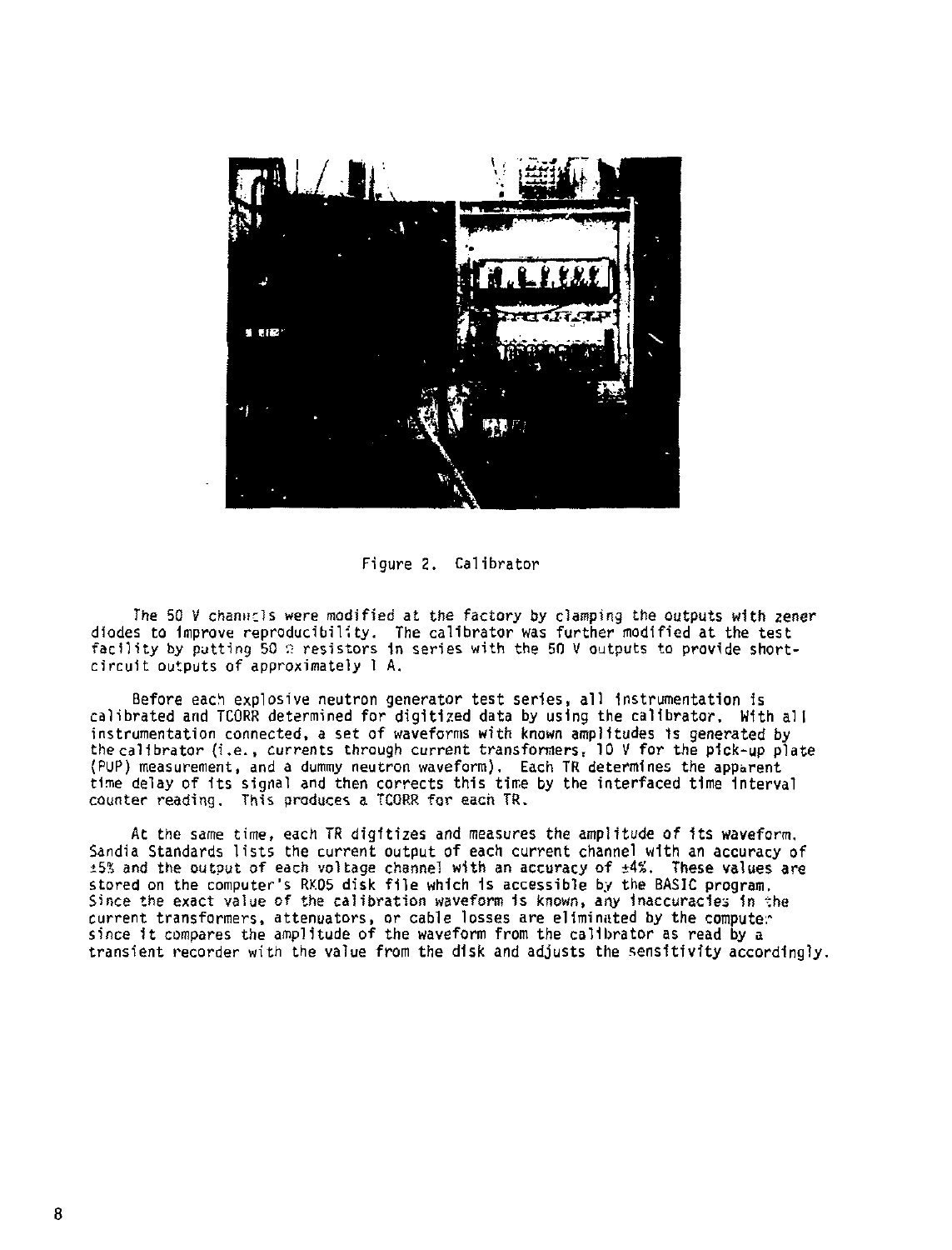#### IV. NEUTRON MEASUREMENT CALIBRATION

The neutron calibration is based on the barium bolt count as read by the scaler. The neutron measurement 1s determined by the scaler reading and the probe factor.

Sensitivity for the neutron prompt waveform is determined by the ratio of the scaler reading, as read by the computer using the scaler Interface, to the integral of the neutron waveform, as calculated by the computer using the digitized waveform from the transient recorder.

The neutron prompt waveform is set to a convenient amplitude by selecting appropriate attenuator and transient recorder ranges. The rate level 1s not set on the oscilloscope, but a voltage equivalent of the rate level 1s recorded.

Although calculating the neutron sensitivity on a shot-to-shot basis eliminates any errors caused by prompt neutron detector drift, another problem is generated. If<br>a waveform goes off-scale and is clipped, the sensitivity is in error by the ratio of the integral of the clipped area and the normal integral. To avoid clipping and still<br>use at least 75% of the available digitizing window, two digitizers are used with the dual-probe neutron detectors, when possible. A software check 1s made to see 1f the more sensitive transient recorder is off-scale. If it is off-scale, the neutron prompt waveform is taken from the transient recorder which 1s set to the less sensitive scale. On neutron generators which have too many waveforms to allow two tran-ient recorders to be dedicated to the neutron waveform, conservative scales are selected and lower resolution accepted.

An additional advantage of the system described 1n this section is that attenuators for the neutron waveform transient recorders may be added or subtracted with no changes 1n program input since the calibration is done on each waveform.

#### V. TIMING

**Functional testing of neutron generators determines not only the neutron output, but the time of the neutron pulse as well. However, 1n order to measure the time of a neutron pulse, it must be referenced to some Initial time. On electronic generators, this reference time 1s the initial trigger to the neutron generator. On explosive generators, the usual reference timing point 1s the detonator brldgewlre burst. The time Interval until neutron output, etc., can then be measured from the initial time reference.** 

**The measurement of timing information on explosive neutron generators presents some unusual difficulties not present with electronic types. Ideally, all Instrumenta**tion would be triggered at bridgewire burst time. However, the bridgewire burst waveform **is not necessarily an ideal trigger waveform. In addition, this event occurs remotely, and a time delay is Introduced bringing the signal to, and triggering, numerous delay generators for all the Instruments used on the test. Also, should the brldgewlre burst waveform be lost or of insufficient amplitude to trigger the delay generator, all information regarding the test would be lost. The one-time operation of the explosive generator makes it Imperative th-t all Instruments be triggered and ready to accept data. These and other considerations produced the system shown 1n block diagram form 1n Figare 3. For clarity, only the neutron measurement is shown.**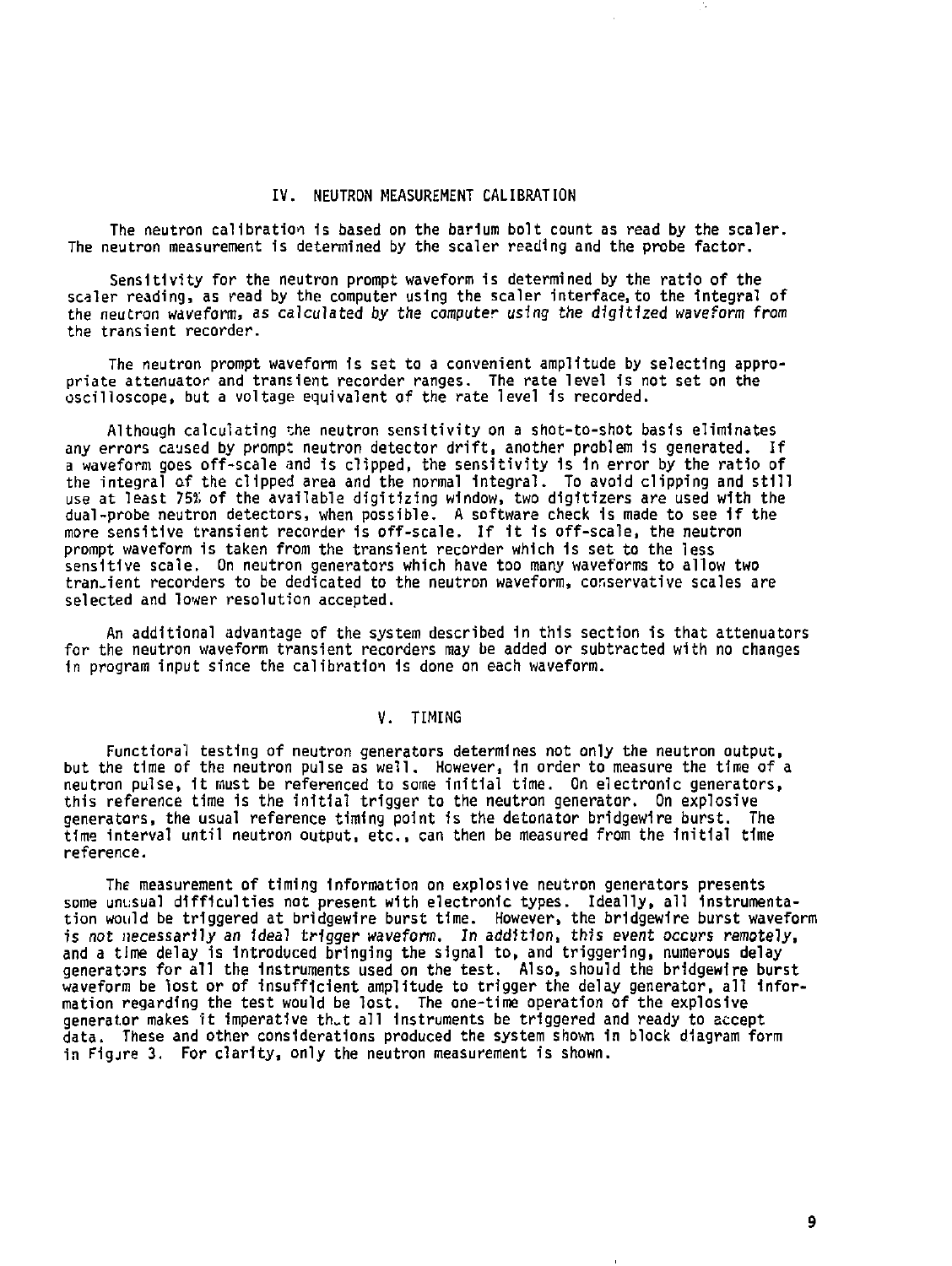

Figure 3. Typical Timing Setup, Block Diagram

The heart of this timing system is the Cordin 432A six-channel delay generator. The 432A provides six independent delays variable by front panel switches from 0.10 to 999.99 us in 10 ns increments referenced to the zero delay output (Toj). The manufacturer's stated accuracy is  $\pm 20$  ns  $\pm 0.1\%$  of the delay setting. However, the jitter is quoted at  $\pm 5$  ns referenced to the zero delay output. While these figures seem to have the accuracy required, other delays and variations make 1t more convenient to monitor important delays with time Interval meters.

An external trigger applied to the Cordin 432A starts the following sequence of events (Figure 3). The zero delay output  $(T_{\alpha})$  from the Cordin starts the firing set trigger time interval meter (FS TRIG TIM), the firing set monitor scope, the scope fiducial time interval meter (FIOU TIM), and the production testing (PT) equipment.

The Channel 2 delayed trigger from the Cordin (normally set for a delay of 1.00 ps) triggers the transient recorders (TRs) and the firin g set. The TRs are triggered somewhat earlier than the firing set due to cable transit time to the test area. The Channel 2 delayed trigger applied to the firing set is used to stop the firing set<br>trigger time interval meter (FS TRIG TIM) and to start the firing set delay time<br>interval meter (FS DELAY TIM) which is interfaced to the c also monitored by the firing set monitor scope to confirm the delay read by the FS DELAY TIM.

Bridgewire burst as seen at the firing set output is used to stop the FS DELAY TIM. The start and stop cable lengths to this time interval meter are equal to cancel their time delays. The bridgewire burst waveform (Figure 4) is monitored by the firing set monitor scope to ensure that the FS DELAY TIH 1s stopping on the proper portion of the waveform. The bottom trace in Figure 4 is an added waveform. The first portion of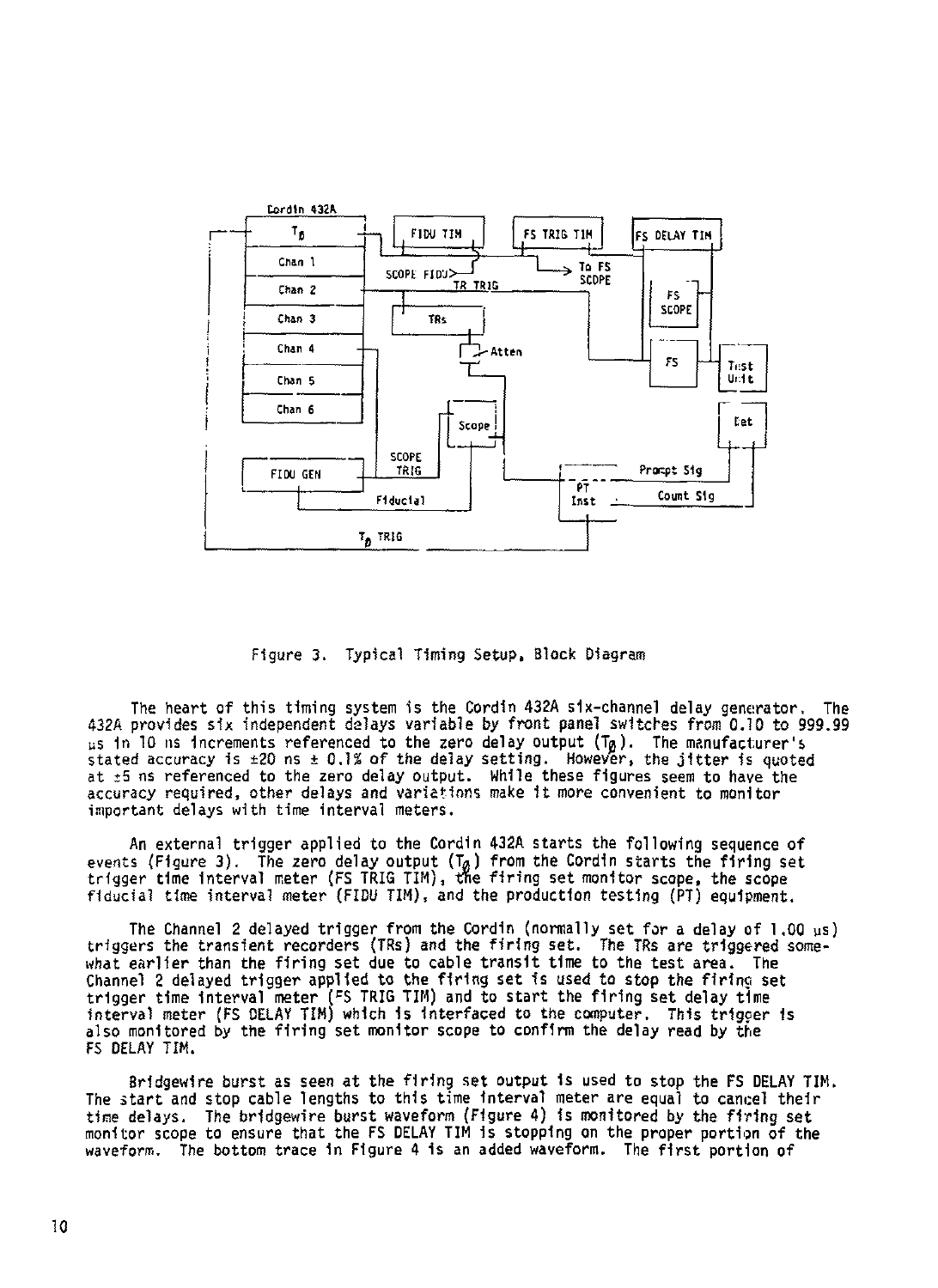

Figure 4. Detonator Current and Brldgewire Burst Waveform

the trace is the trigger applied to the firing set, while the second half shows the brldgewlre burst waveform added. The time of Interest 1s the time from the trigger (negative-going step) until the spike produced when the bridgewire actually bursts. Care should be taken during set-up to verify that the FS DELAY TIM does not read the time to the firs t step on the brldgewlre burst waveform instead of BwB. The step on the waveform indicates the firing set dump time, but a short time is required for the detonator current to reach a sufficient level to cause burst of the brldgewlre.



Figure 5. FS TRIG S FS DELAY Time Interval Meters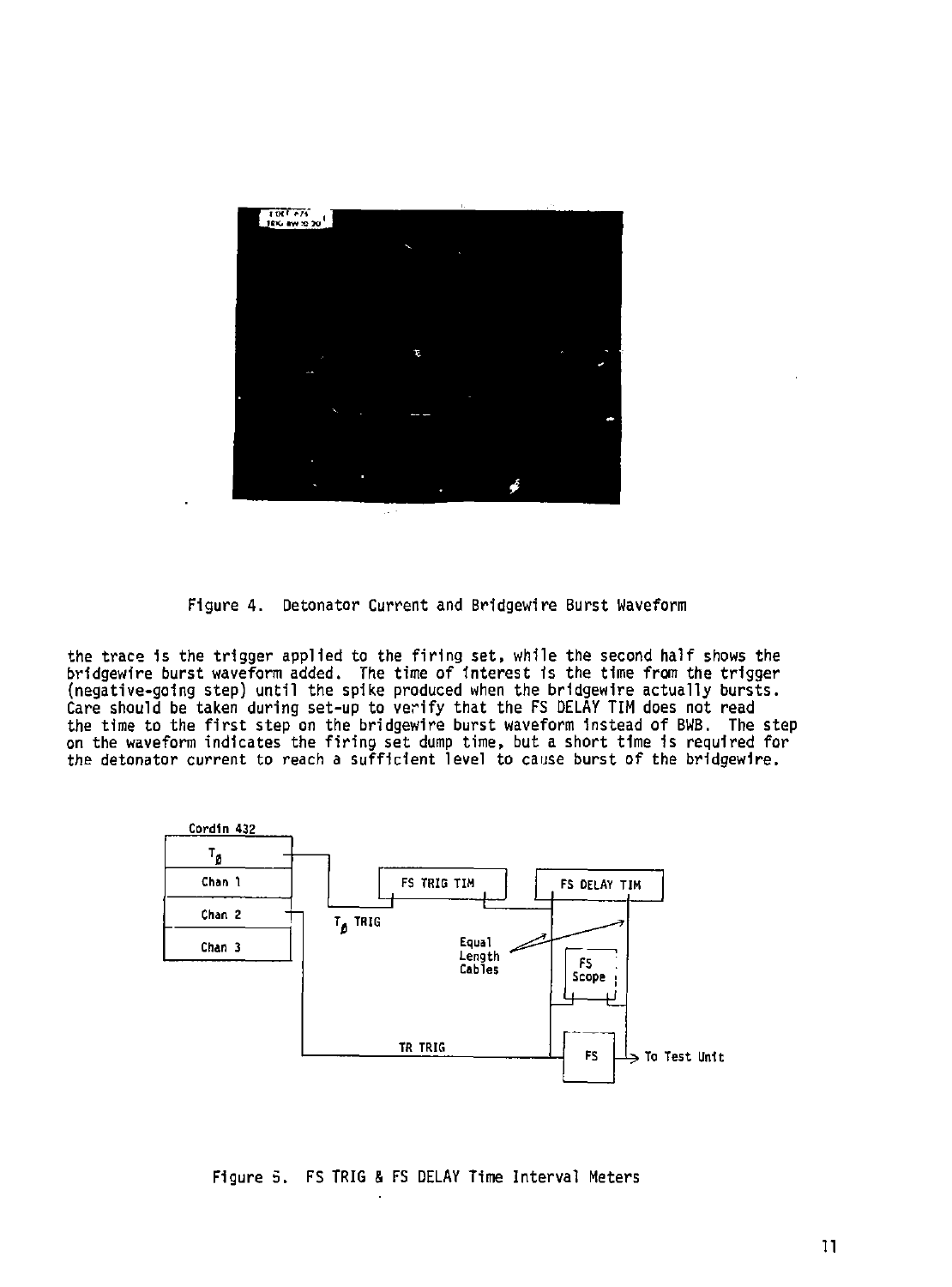**Figure 5 shows the firing set delay tine Interval meter (FS DELAY TIM) 1n simplified form. The FS DELAY TIM provides accurate timing information on the Internal delay of the firing set. The time read by the FS DELAY TIM 1s used to correct the digitized timing Information to bridgewire burst reference.** 

The Channel 4 delayed trigger (Figure 3) from the Cordin is used to trigger most<br>of the scopes that are used during testing, This delay may be set as required to produce<br>a scope sweep that covers the desired time interval. **1t triggers a pulse generator that provides a scope trace blanking pulse for timlnq compari**son about 2 us after the scope sweep begins. The time interval from the Cordin ze:o time **delay reference to the time mark 1s measured by the SCOPE FIDU TIM.** 

**The scope fiducial time and any timing Information determined by the PT Instruments is referenced to the Cordin zero time output. However, the difference between Cordiii zero time output and brldgewlre burst has been measured by the FS TRIG TIM and the FS DELAY TIM (Figure 5). The sum of these two time measurements Is used to correct the scope fiducial time and the PT timing information to the bridgewlre burst reference.** 

**In order to Improve the timing accuracy of the digitized data, a time correction (TC0RR) has been applied to the digitized data timing Information,** 

**The need for TCDRR can be seen by referring to Figure 6. The block diagram portion of Figure 6 shows the same trigger used for the transient recorder and the firing set. The transient recorder portion of the timing diagram shows that the trigger signal to**  the TR and the firing set, if patched directly to the IR signal line, would appear as<br>a signal at time "C" later (A + B). However, this apparent "signal" is actually the firing set trigger as seen by the transient recorder. Time "C" is measured by the TR **and referred to as TCORR. In effect, by subtracting time "C" from a delay measured by the TR, the TR trigger and the firing set trigger now occur simultaneously.** 



**Figure 6, Simplified TCORR Block Diagram** 

٠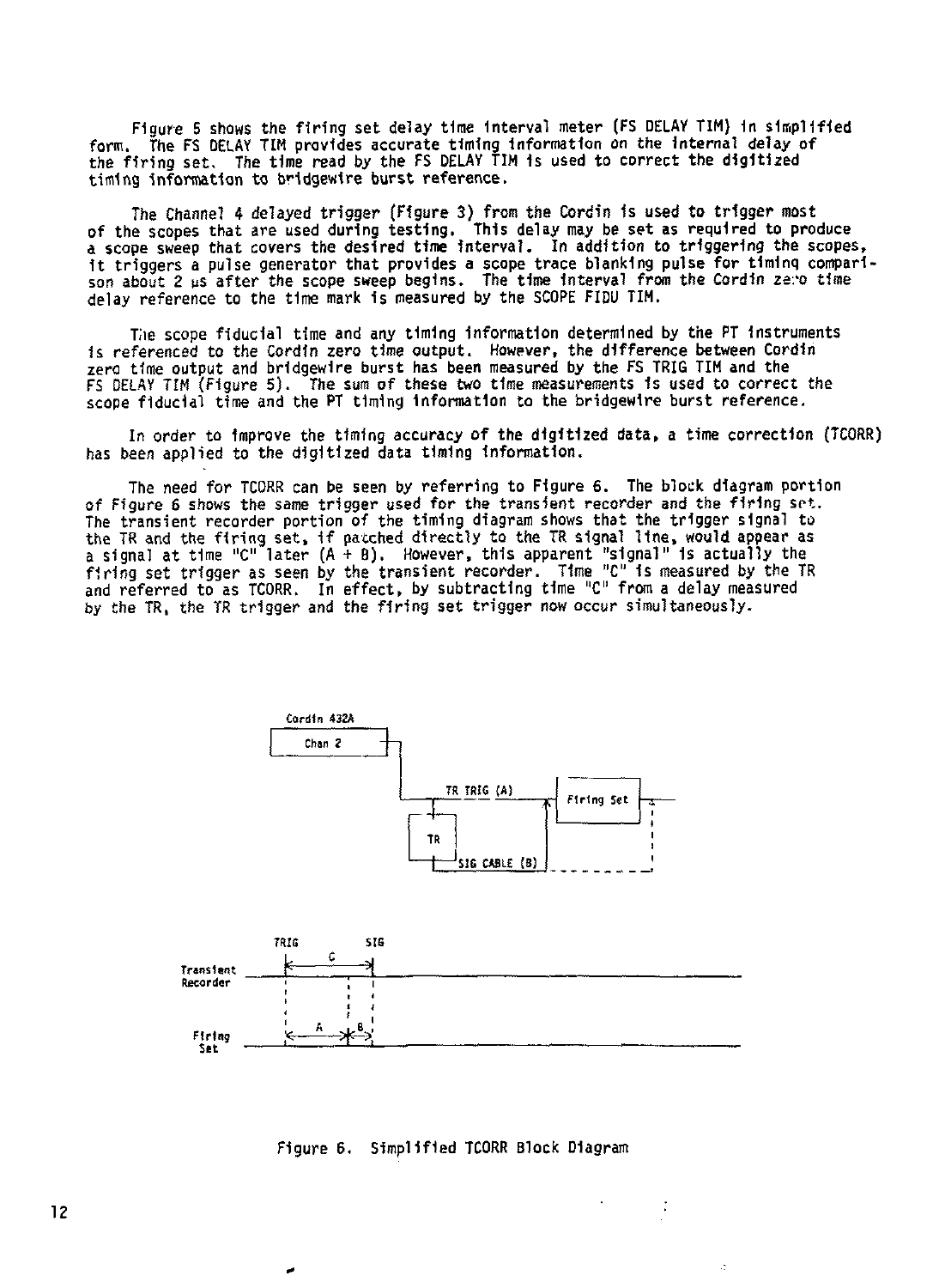**In actual practice when determining TCORR for as many as six TRs, 1t 1s not practical to patch the trlgaer line to each signal Hn e and repeat the TCORR operation until time "C" has been determined for each TR 1n use. Instead, the calibrator described 1n Section III of this report Is used to determine TCORR for all TRs 1n use for a particular test.** 

**One difficulty that arises when determining TCORR 1s the Internal delay of the Model 100 calibrator. The Internal delay of the Model 100 1s repeatable when referenced to Its own zero time output. However, from trigger in to pulse out, the variations are great enough to require that these variations be measured with a time interval meter.** 

**!n order to Include the Model 100 calibrator variability 1n TCORR measurement, the FS DELAY TIM is used to measure the time delay from trigger 1n to the Model 100 until pulse out. Figure 7. This time 1s subtracted by the computer from the apparent**  signal delay (time <sup>n</sup>C") and the actual TCORR determined. Variations in the delay of<br>the Model 100 are accounted for in this manner. Since the pulse generator delay is<br>equal for all channels, this time is subtracted by **signal delay measured by each TR. The remaining apparent signal delay is then due to differences in trigger and signal cables and represents the actual TCORR for each TR.** 





Figure 7. fCORR Block Diagram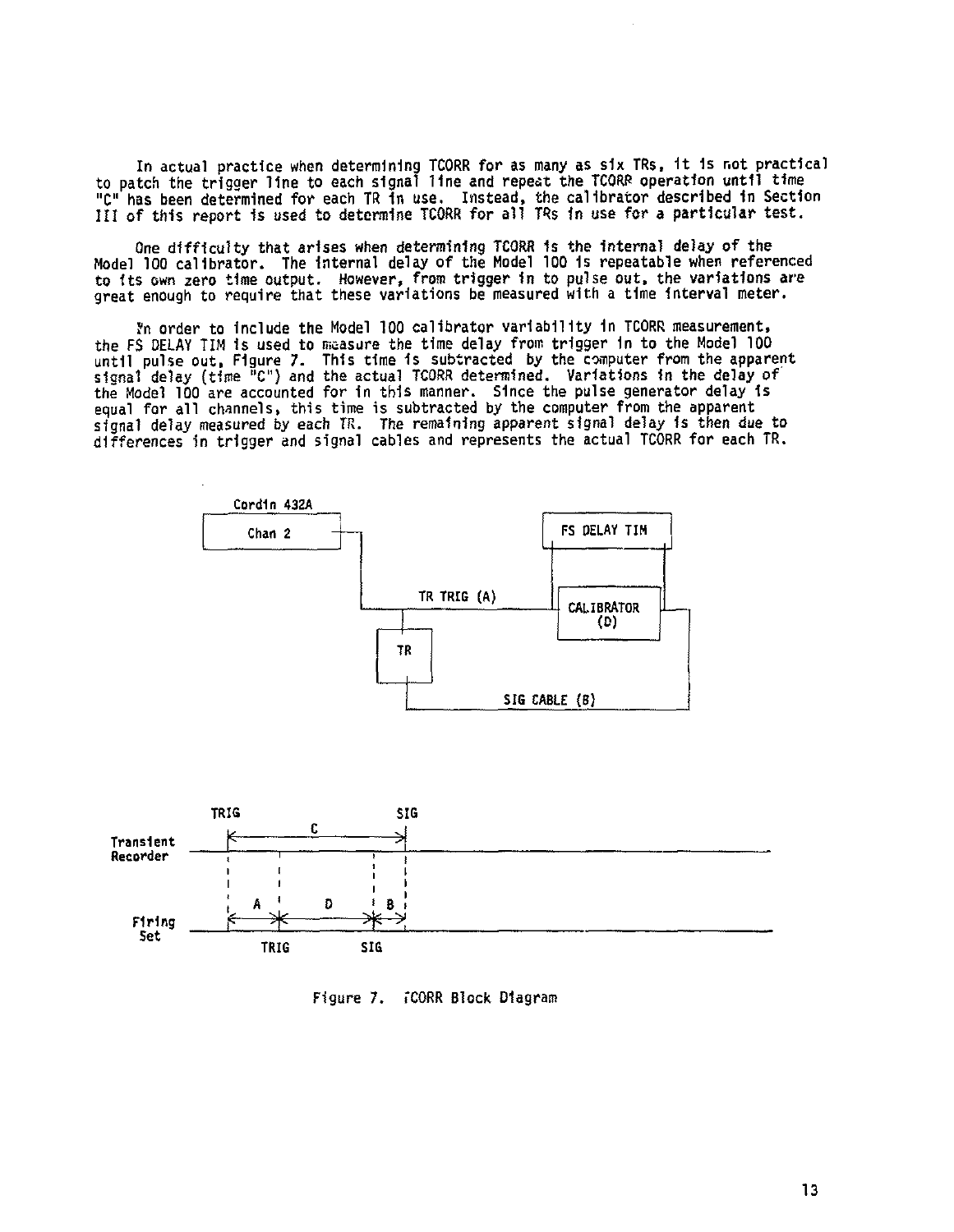#### **VI. OPERATION**

**Testing of either explosive or electronic neutron generators 1s done under computer control using BASIC, assembly language drivers, and the hardware Illustrated 1n Figure 8. The primary differences 1n testing electronic units as opposed to explosive units 1s that oscilloscopes are used as a backup on explosive neutron generators, and much more automation Is used on electronic neutron generators.** 



Figure 8. Digitizer Hardware Biock Diagram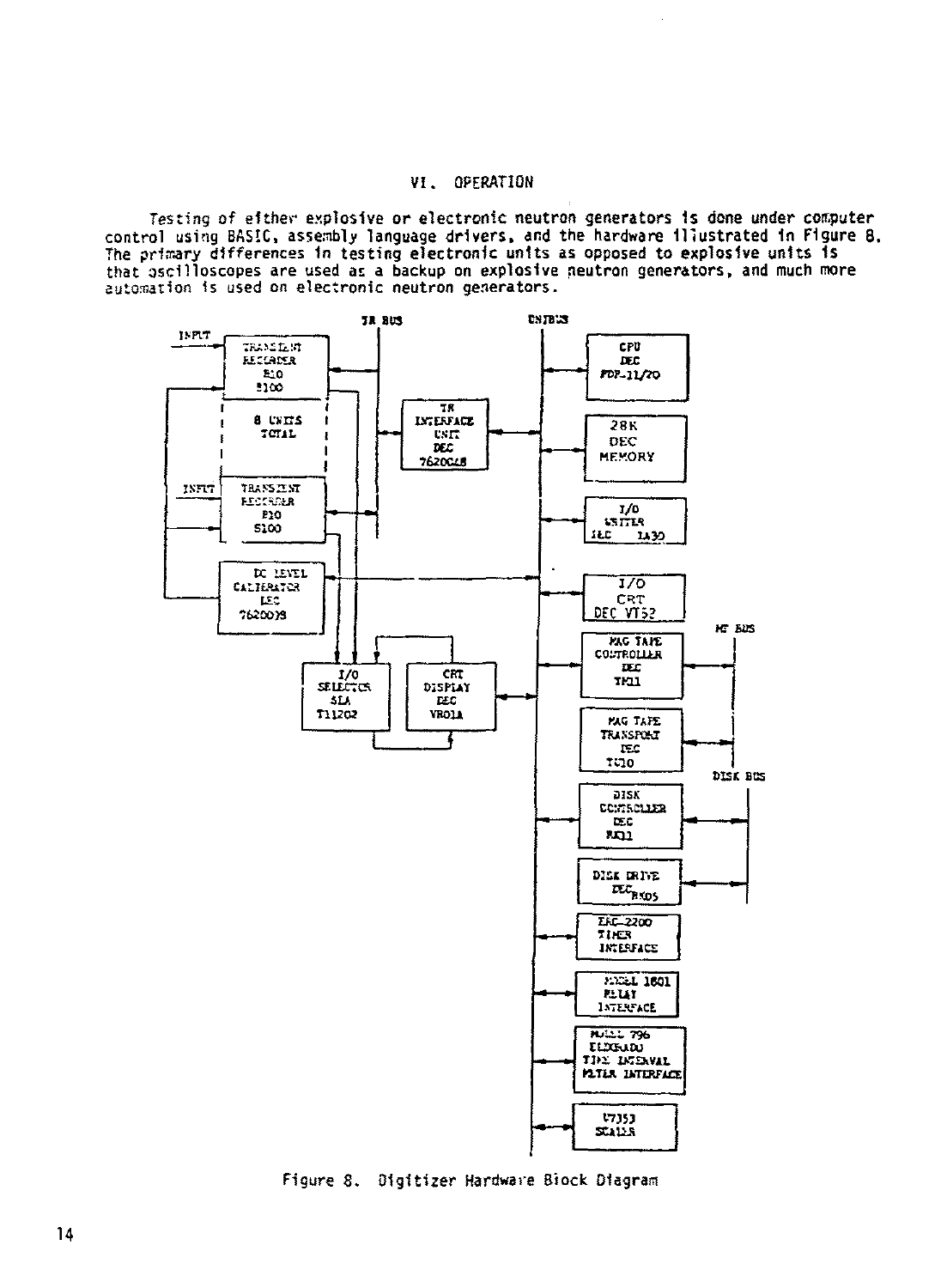**For either type unit, the calibrator is first used to amplitude calibrate the transient recorders and determine TCORR. The calibrator 1s then used to simulate the unit to be tested to dry run the system,** 

**A neutron source 1s used to verify the neucrui. aetector. The source is either » Controllatron or an electronic neutron generator. Since the neutron calibration 1s obtained from the scaler and the integral of the prompt pulse, the amplitude of the output of the neutron source is not important.** 

**The transformer assembly, Figure 9, has connections for the calibrator to con-veniently put current through the appropriate transformers.** 





**Figure 9. Transformer Assembly**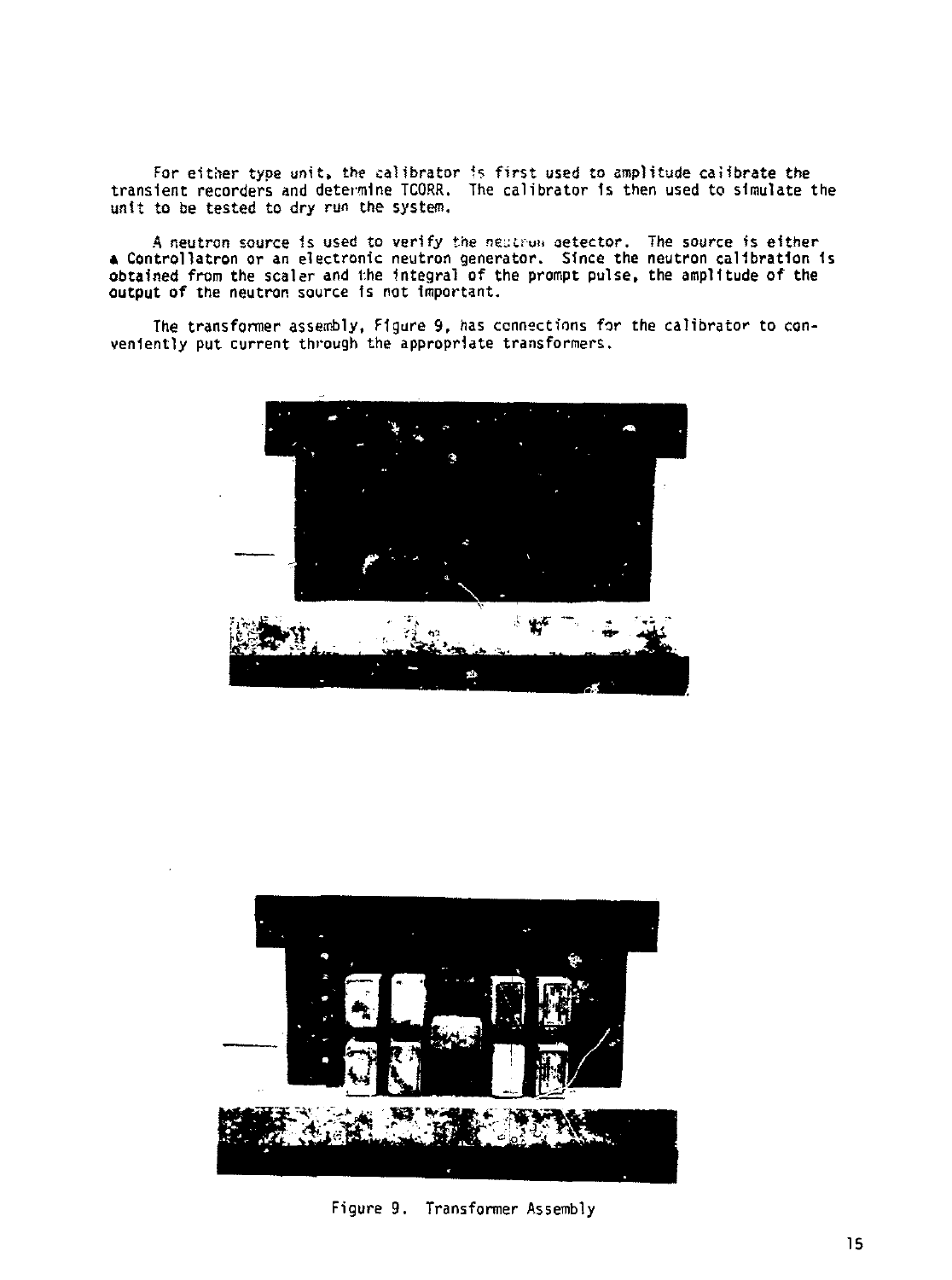The computer program reads the amplitude calibration values from the RK05 disk and compares these values with the amplitudes actually read from the transient recorders, and stores a value which will be used to correct the sensitivites used for all signals except neutrons. The values from the disk are printed along with the values from the transient recorder so the computer operator can check for any drastic discrepancies.

As a final check of the system, including the neutron detector, the timing 1s changed to correspond to the time of the neutron generator to be tested and a neutron waveform is provided by triggeries the system and the Controllatron.

Except for the calibration factors, the system functions close to methods described<br>:sewhere.<sup>{1}</sup>

#### VII. SYSTEM VERIFICATION

The final check on the digitizing system was made by digitizing waveforms from the Model 100 calibrator and measuring the time of the waveforms with an Eldorado Model 796 time interval counter. The waveforms were then placed on the tape in the<br>CDC 6600 library (½) and the waveform time-amplitude array printed and plotted under NOS using the Tektronix Model 4051 computer graphics terminal and 4631 plotter.<br>Table I contains the comparison of the time and amplitudes as measured at the calibrator and as measured from the digitized waveforms.

#### **Table I. Comparison Between Calibrator Output and Digitized Waveforms**

|         | Calibrator |           |       | Digitized Waveforms |
|---------|------------|-----------|-------|---------------------|
|         | Time       | Amplitude | lime  | Amplitude           |
|         | 30.328     |           | 30.30 |                     |
| SIG 2   |            | 2.02      |       | 2.03                |
| $SIG$ 3 |            | 1.03      |       | 1.045               |
| SIG 4   |            | 2.02      |       | 2.045               |
| SIGS    |            | 4.77      |       | 4.791               |

#### **Test 1**

**Test 2** 

|                  | Calibrator |           |       | Digitized Waveforms |
|------------------|------------|-----------|-------|---------------------|
|                  | Time       | Amplitude | Time  | Amplitude           |
|                  | 30.337     |           | 30.30 |                     |
| SIG2             |            | 2.02      |       | 2.03                |
| SIG <sub>3</sub> |            | 1.03      |       | 1.045               |
| SIG 4            |            | 2.02      |       | 2.045               |
| <b>SIG 5</b>     |            | 4.77      |       | 4.791               |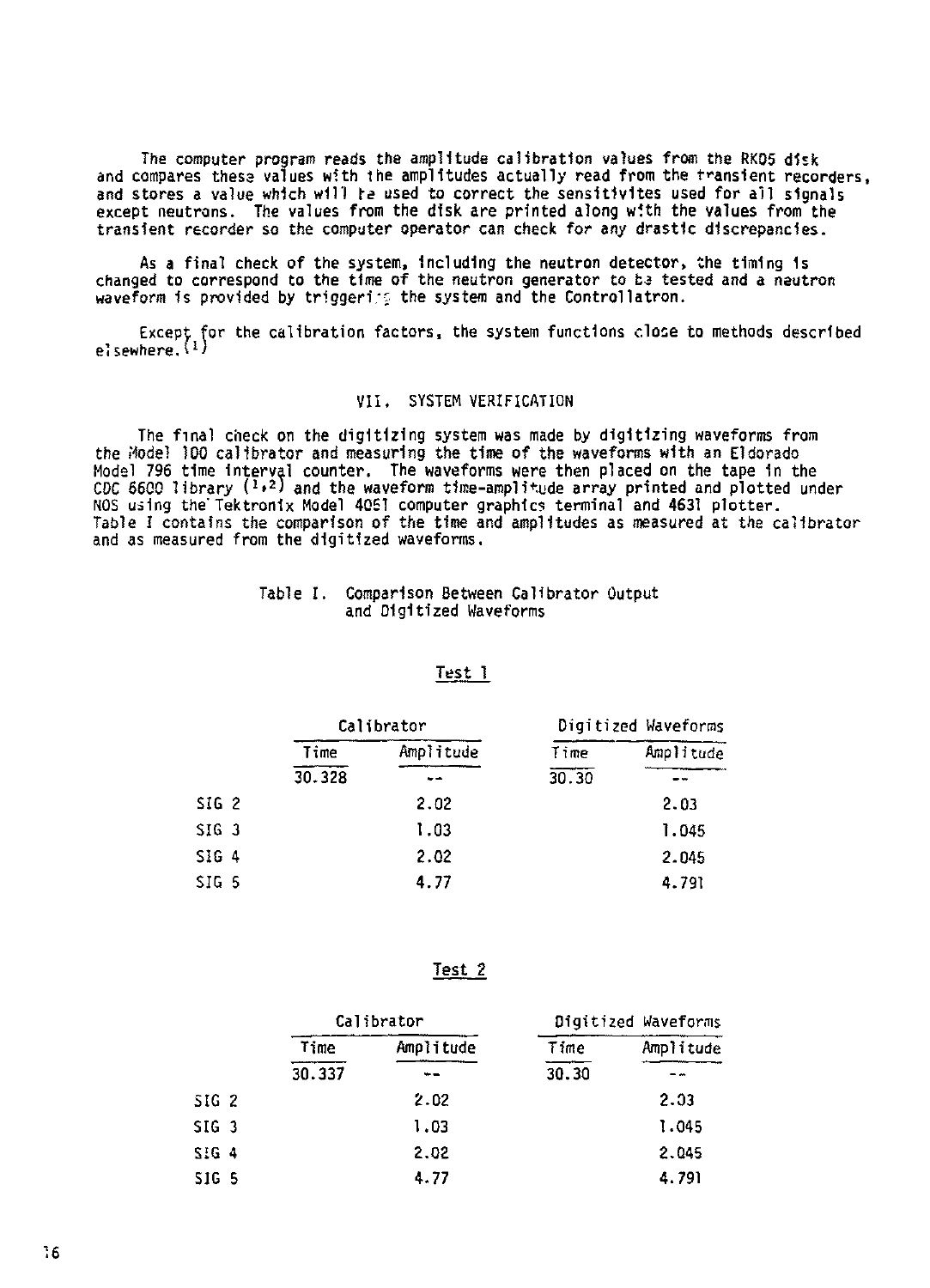Since the Biomation Model 8100 is operated with a time increment of 0.02 us, its accuracy came: *oe* setter than -0.02 us. The data 1n Table I indicates that the data is within  $\pm 2$  digitized values or 0.04 us. This agrees with data taken at the test site by E. L. Jacobs, Division 2352.

The amplitude agreement in Table I, along with the timing agreement, indicates the systen is operating correctly, without defining ultimate accuracy.

#### VIII . ACCURACY

The fact that a new system has been implemented naturally leads to questions of accuracy. It is difficult to compare the new methods with the old, since accuracy of the old system has never been carefully defined. It can readily bo seen that the new system is more accurate than the old and certainly accurate enough for any presently known applications. From Section VII , Table I , the timing accuracy 1s ±0.04 us. Although it would take a lot more data to defend the  $\pm 0.04$  us figure, it seems very safe to say that the system is within our requirement of  $\pm 0.1$   $\mu$ s.

The amplitude accuracy of the system using known signals can also be easily verified from Table 1. Since the reproduction of the waveforms fed into the system is well within the calibration of the calibrator as stated by Sandia Standards, the amplitude accuracy of the system is the limits set by Standards which is  $\pm 5\%$ 

Since the digitized neutron sensitivity is determined by the scaler reading and the computer-derived integral of the prompt waveform, the new system should be more accurate than the old since the neutron sensitivity is calculated each time the generator 1s functioned which compensates for detector drift . However, absolute neutron measurements depend on many factors beyond the scope of this report.

The PUP measurement depends on both the calibrator and the calibration of the unit PUP. If the PUP calibration is done at the neutron generator test facility, E. L. Jacobs' investigation indicates the PUP measurement should be between ±5 and ±10%. The agreement of the Area II measurements with the predicted output of varistor-<br>controlled units indicates the ±5% is probably close. If the units are calibrated at<br>GEND, no accuracy can be arrived at when the unit however, no serious discrepancy between the measured target voltage of units calibrated at GEND and at the Area II test facility have been reported by the staff members responsible for the various neutron gennerators.

Other information on the reproduction of waveforms by the transient recorders is available  $(1,3)$  so it will not be covered here.

It seems that all measurements, with the possible exception of neutron output, are accurate enough for the measurement of waveforms from neutron generators and other known applications.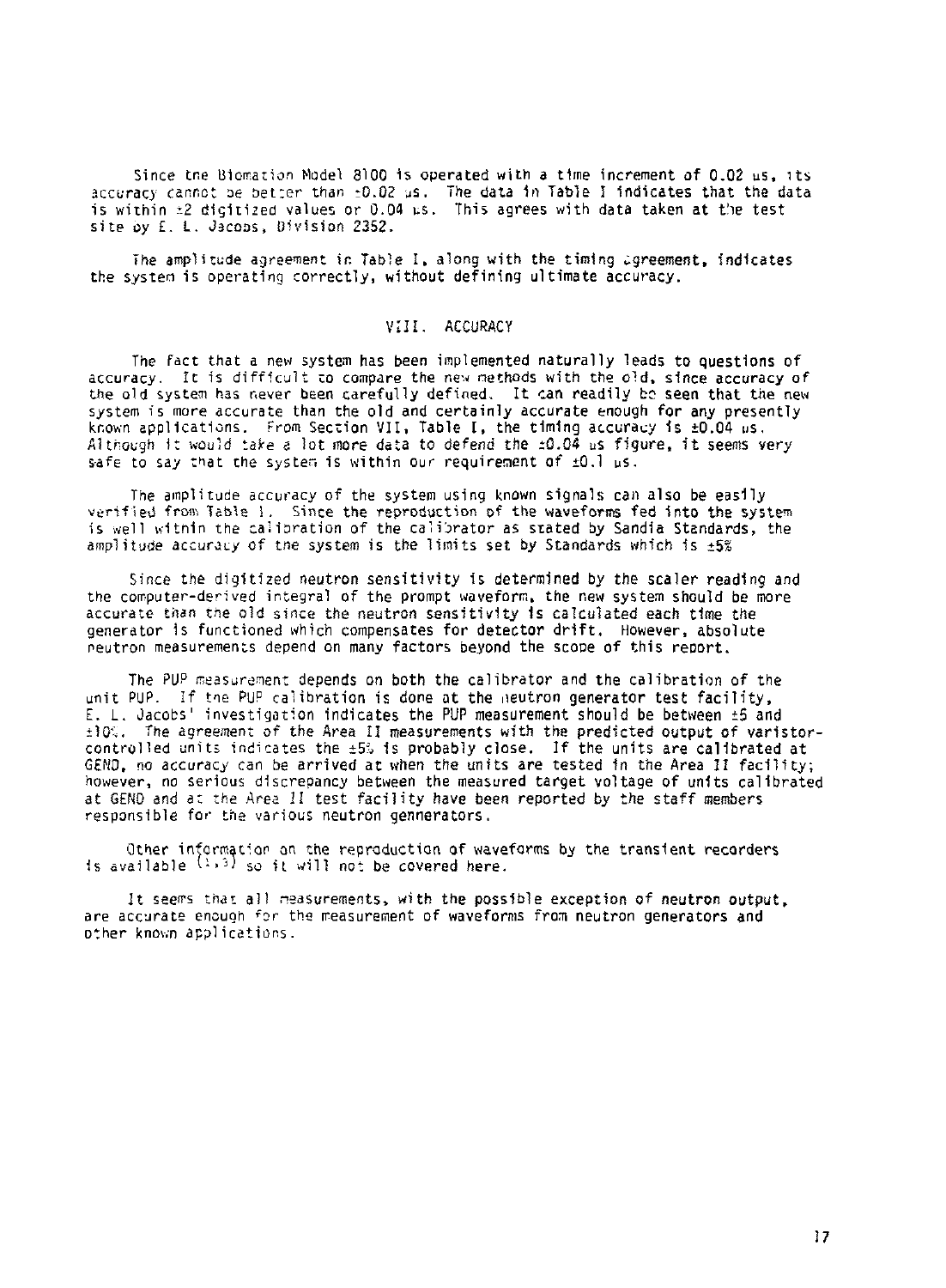#### **IX. REFERENCES**

- I. T. C. Bryant, "Update and Summary of the Division 2351 Neutron<br>Generator Waveform Digitizing and Analysis System (U)," SAND7S-0354,<br>January 1977, CRD.
- 2. T. C. Bryant, "An Overview of the Division 2351 Neutron Generator Test<br>Facility Waveform Digitizing System (U)," SAND7B-0097, February 1978,<br>unclassified.
- 3. N. A. Bourgeois, Jr. , "A Waveform Digitizing System (U)," SAND74-0152, February 1975, unclassified.

 $\ddot{\phantom{a}}$